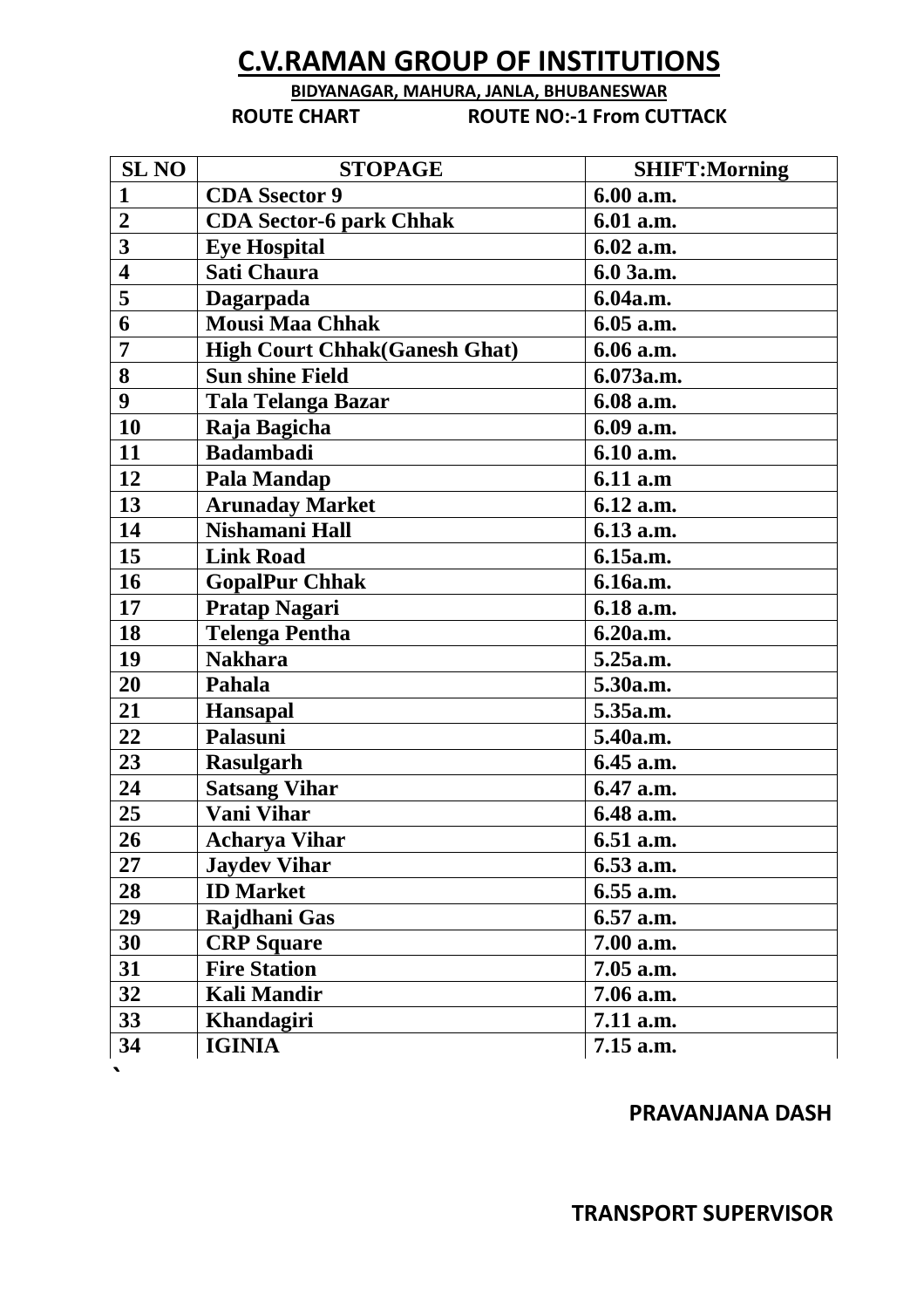# **C.V.RAMAN GROUP OF INSTITUTIONS**

#### **BIDYANAGAR, MAHURA, JANLA, BHUBANESWAR**

**`** 

**ROUTE CHART ROUTE No:-2 From Bomikhal** 

| <b>SL NO</b>   | <b>STOPAGE</b>                   | <b>SHIFT: Morning</b> |
|----------------|----------------------------------|-----------------------|
| 1              | <b>Bomikhal</b>                  | 6.45A.M               |
| $\overline{2}$ | <b>Ekamra Takies</b>             | 6.46a.m.              |
| $\overline{3}$ | Over Bridge/Jail Chhak           | 6.47a.m               |
| $\overline{4}$ | Laxmisagar Chhak                 | 6.48a.m               |
| 5              | <b>Station Chhak/old station</b> | 6.49a.m               |
| 6              | Kalpana Square                   | 6.35a.m               |
| $\overline{7}$ | Samantarapur                     | 6.50a.m               |
| 8              | <b>Garage Chhak</b>              | 6.52a.m               |
| 9              | Rabi Takies                      | 6.54a.m               |
| 10             | Mausima                          | 6.55a.m               |
| 11             | <b>Sisu Bhawan</b>               | 7.00a.m               |
| 12             | <b>Air-port Traffic</b>          | 7.02a.m               |
| 13             | Palas palli Over bridge          | 7.03a.m               |
| 14             | Purnama gate                     | 7.04a.m               |
| 15             | <b>Bhim Tangi</b>                | 7.06a.m               |
| 16             | Lingaraj Stn                     | 7.07a.m               |
| 17             | Pokhariput D.A.V.                | 7.08a.m               |
| 18             | Gandamunda                       | 7.10a.m               |
| 19             | I.T.E.R.                         | 7.12a.m               |
| 20             | Jagamara                         | 7.14a.m               |
| 21             | Khandagiri                       | 7.15a.m               |

## **PRAVANJANA DASH**